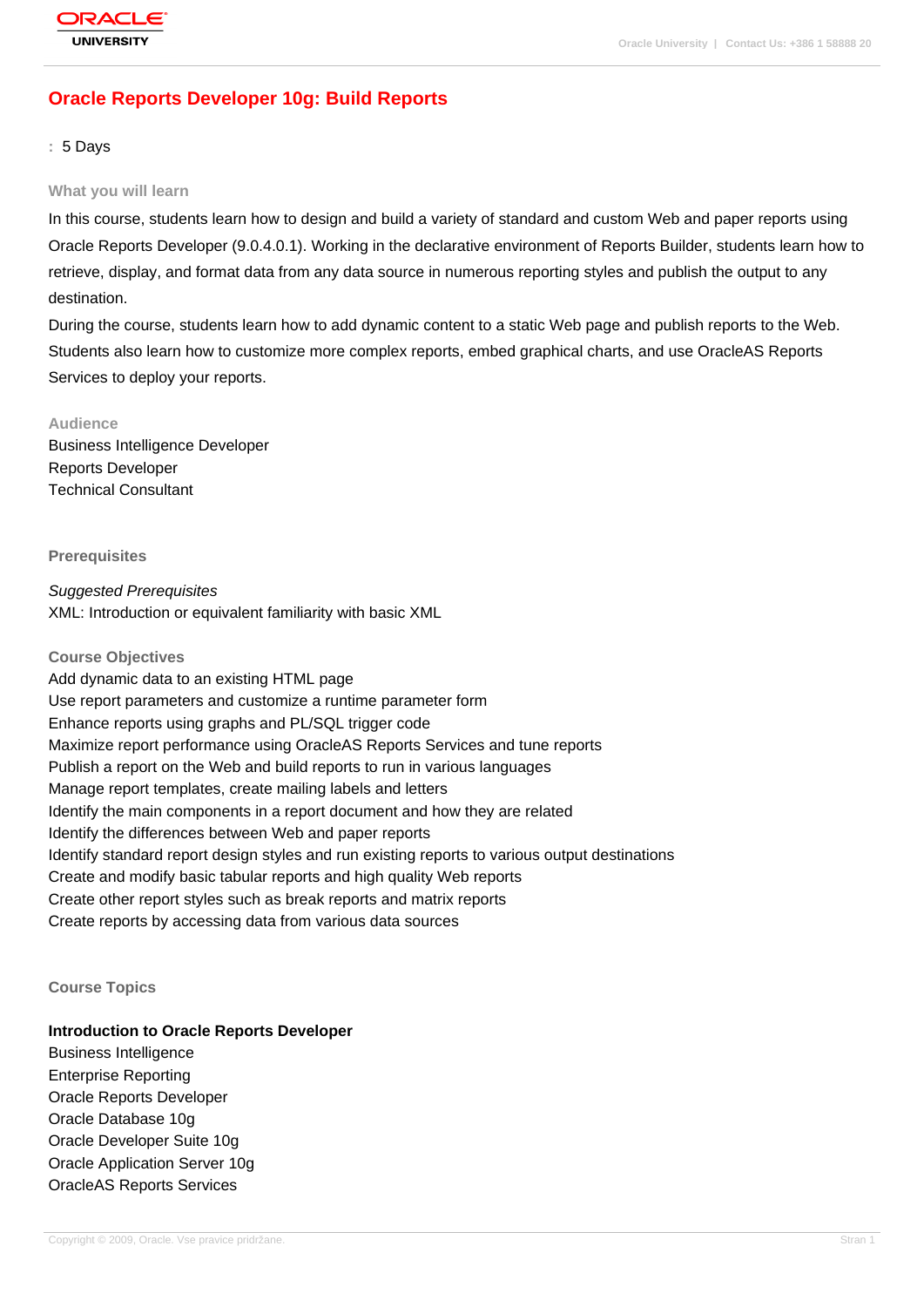#### OracleAS Reports Services Architecture for the Web

# **Designing and Running Reports**

Understanding User Requirements Designing Reports **Tabular** Master-Detail Master with Two Details Matrix Retrieving and Sharing Data Running a Report

# **Working in Oracle Reports Developer**

Reports Developer Executables Invoking Reports Builder Reports Builder Modules Report Data and Layout Reports Builder Components Object Navigator Report-Level Objects Data Model Objects

# **Creating a Paper Report**

Report Module Components Building a Paper Report Viewing the Paper Report Output Saving the Report Definition Reentering the Wizard Creating Break Reports Break Report Labels Creating Mailing Labels and Letters

### **Enhancing a Basic Paper Report**

What Is the Paper Design? The Paper Design Window Modifying a Report Aligning Columns Setting a Format Mask Manipulating Objects Modifying Visual Attributes Applying Conditional Formatting

### **Managing Report Templates**

Using Report Templates Modifying a Template Customizing the Template Margin Customizing the Template Body Adding Web Links to a Template for Report HTML Output Predefining Your Own Templates Adding a Template Preview Image

# **Creating a Web Report**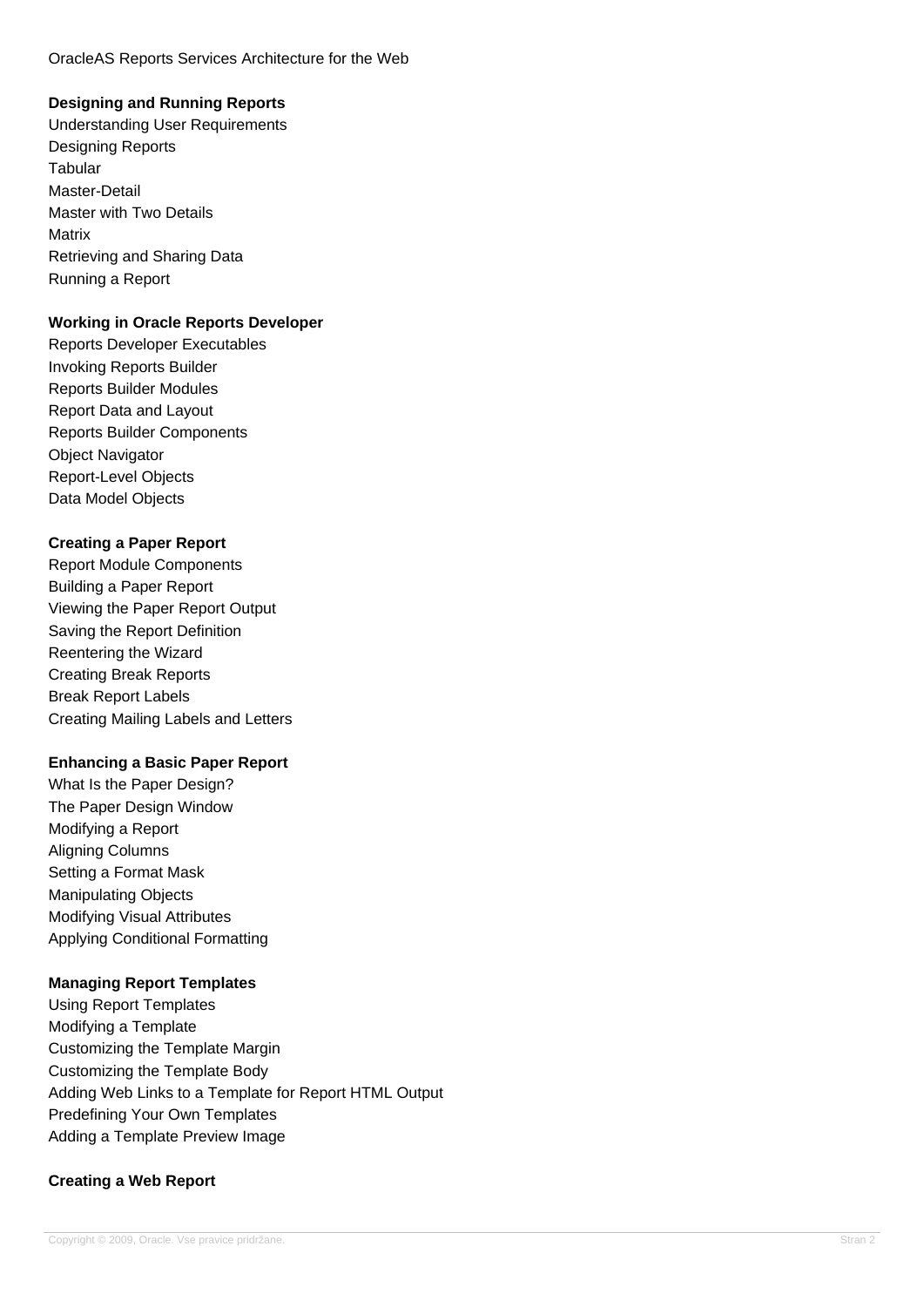What Is JSP Technology? JSP Advantages Simple JSP Example Building a Web Report Using the Report Wizard Report Editor: Web Source View JSP Tags Web Source Example

# **Enhancing Reports Using the Data Model: Queries and Groups**

The Data Model Objects Modifying Properties of a Query Applying Changes Changing the Group Structure Group Hierarchy Ordering Data in a Group Query Modifications Filtering Data in a Group

# **Enhancing Reports Using the Data Model: Data Sources**

Data Source Types Pluggable Data Sources Using XML as a Data Source Document Type Definition File OLAP Data Source Using Text as a Data Source Using JDBC as a Data Source Using REF Cursor Queries

### **Enhancing Reports Using the Data Model: Creating Columns**

Data Model Columns Maintaining Data Source Columns Producing File Content Output Creating a Column Creating Summary Columns Displaying Subtotals Displaying Percentages Creating a Formula Column

# **Enhancing Reports Using the Paper Layout**

Viewing the Paper Layout Designing Multipanel Reports Printing Multipanel Reports Different Objects in the Paper Layout The Paper Layout Layers Report Processing Paper Layout Tools Report Bursting

### **Controlling the Paper Layout: Common Properties**

Modifying Paper Layout Object Properties Common Layout Properties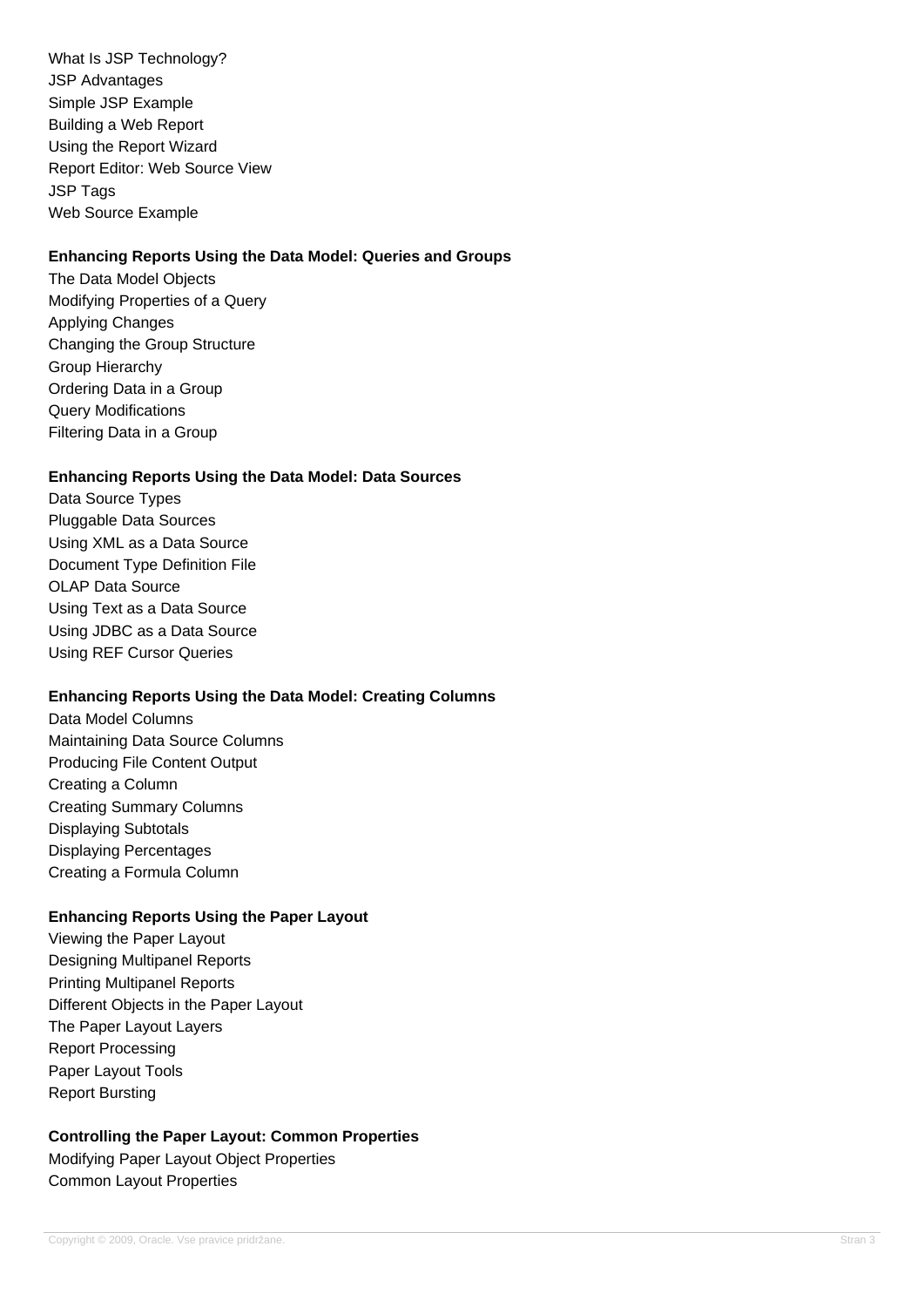Sizing Objects Anchors Layout Object Relationships Pagination Icons in the Paper Layout Controlling Print Frequency Using Format Triggers

# **Controlling the Paper Layout: Specific Properties**

Properties of a Repeating Frame Specifying Print Direction Controlling the Number of Records per Page Controlling Spacing Between Records Minimum Widow Records System Variables Valid Source Columns Displaying File Contents

# **Web Reporting**

Comparing Static and Dynamic Reporting Adding Dynamic Content Creating a Report Block Invoking the Report Block Wizard Examining the Web Source Code rw:foreach Tag rw:field Tag Customizing Reports JSPs

## **Extending Functionality Using XML**

Why Use XML Report Definitions? Creating XML Report Definitions Partial Report Definitions: Format Modification Example Partial Report Definitions: Format Exception Example Full Report Definition: Data Model Modification Example Running XML Report Definitions Debugging XML Report Definitions

### **Creating and Using Report Parameters**

Creating User Parameters Referencing Parameters in a Report Query Using Bind References Using Lexical References Hints and Tips When Referencing Parameters Creating a List of Values Referencing System Parameters Building a Paper Parameter Form

# **Embedding a Graph in a Report**

Adding a Graph to a Paper Report Adding a Graph to a Web Report Selecting the Graph Type Selecting the Graph Data Adding Options to the Graph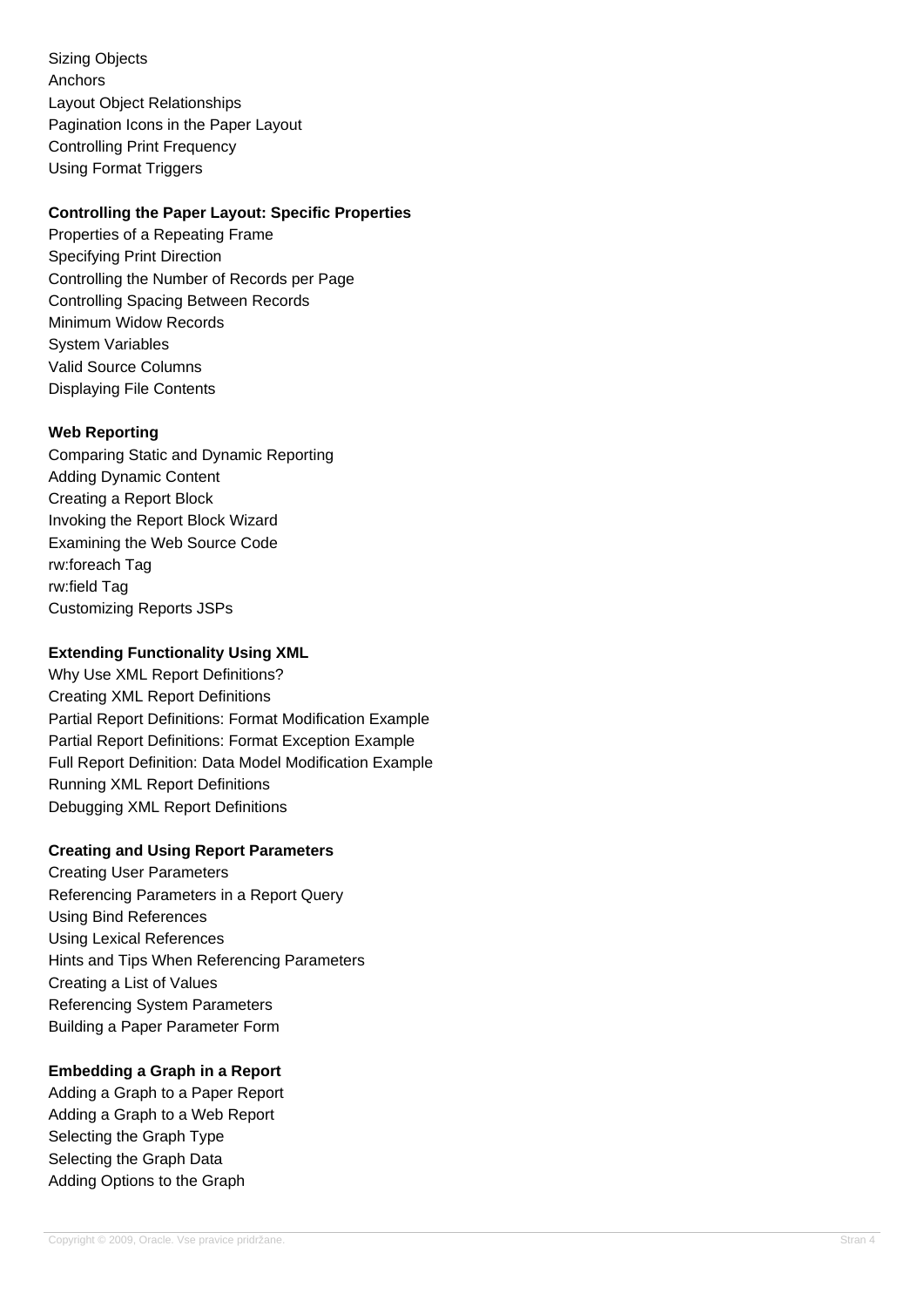Customizing Web Graphs The rw:graph Tag Customizing Graphs Using the Graph.XML File

### **Enhancing Matrix Reports**

The Matrix Data Model The Matrix Paper Layout Creating Matrix Summaries Creating the Matrix Manually The Matrix with Group Data Model The Matrix with Group Layout Building a Nested Matrix Nested Matrix Paper Layout

## **Coding PL/SQL Triggers**

Types of Triggers in Reports Trigger Code Using Report Triggers Using Data Model Triggers: PL/SQL Group Filter Using Data Model Triggers: Parameter Validation Using Layout Triggers Using Format Triggers Event-Based Reporting

### **Extending Functionality Using the SRW Package**

Contents of the SRW Package Outputting Messages Executing a Nested Report Restricting Data Initializing Fields Creating a Table of Contents Performing DDL Statements Setting Format Attributes

# **Maximizing Performance Using OracleAS Reports Services**

Running Reports Using OracleAS Reports Services Report Request Methods Oracle Application Server Components Enabling Single Sign-On Access Running the Web Layout: JSP Run-time Architecture Running the Paper Layout: Servlet Run-time Architecture Running a Paper Report on the Web Queue Manager

### **Building Reports: Efficiency Guidelines**

Tuning Reports Performance Measurement Non SQL Data Sources Investigating the Data Model Investigating the Paper Layout Running the Report Different Development and Run-Time Environments